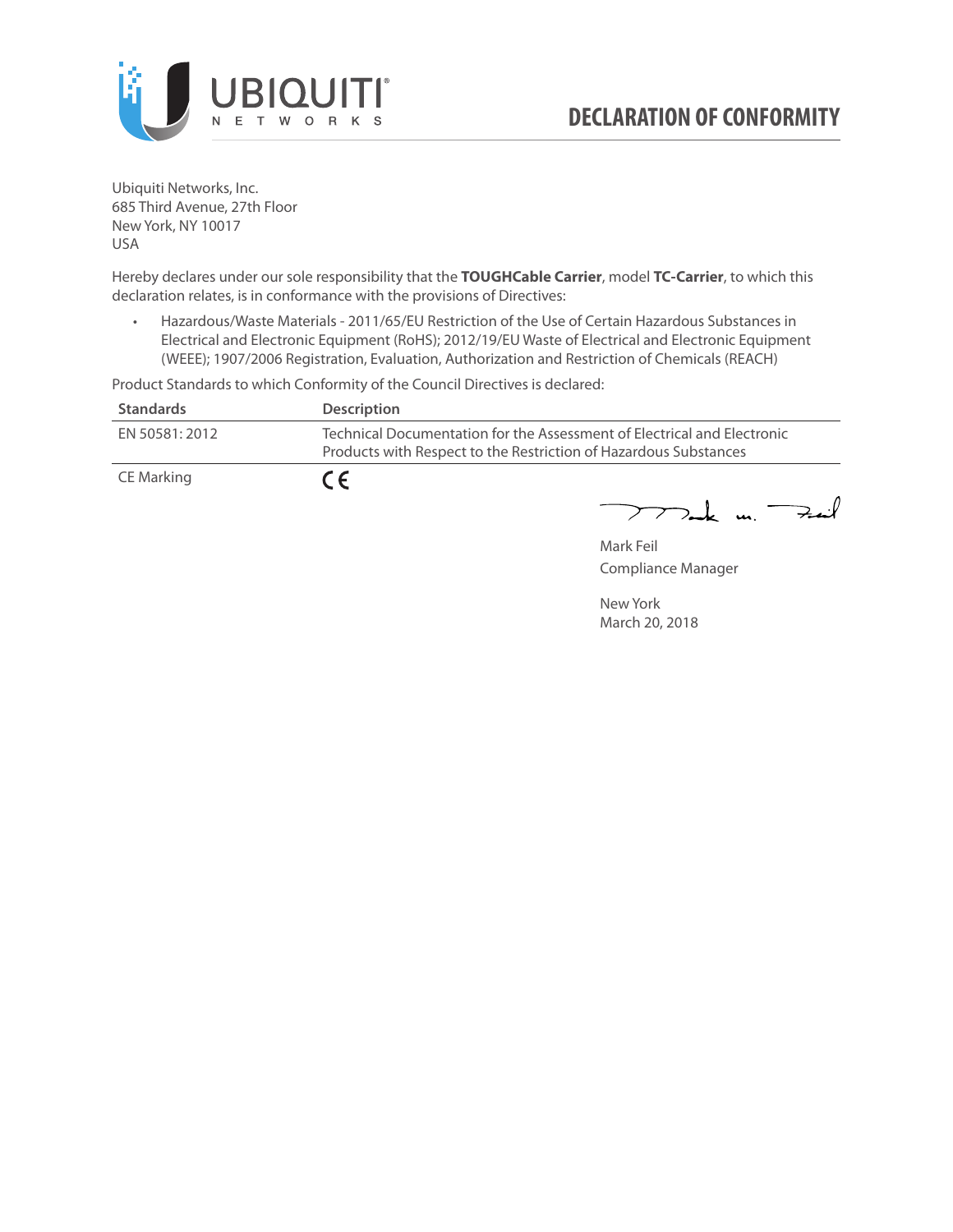

### **български** [Bulgarian]

С настоящото UBIQUITI NETWORKS декларира, че този тип радиосъоръжение TC-Carrier е в съответствие с Директива 2011/65/ЕС.

### **Hrvatski** [Croatian]

UBIQUITI NETWORKS ovime izjavljuje da je radijska oprema tipa TC-Carrier u skladu s Direktivom 2011/65/ЕU.

# **Čeština** [Czech]

Tímto UBIQUITI NETWORKS prohlašuje, že typ rádiového zařízení TC-Carrier je v souladu se směrnicí 2011/65/ЕU.

### **Dansk** [Danish]

Hermed erklærer UBIQUITI NETWORKS, at radioudstyrstypen TC-Carrier er i overensstemmelse med direktiv 2011/65/ЕU.

# **Nederlands** [Dutch]

Hierbij verklaar ik, UBIQUITI NETWORKS, dat het type radioapparatuur TC-Carrier conform is met Richtlijn 2011/65/ЕU.

# **English**

Hereby, UBIQUITI NETWORKS declares that the radio equipment type TC-Carrier is in compliance with Directive 2011/65/ЕU.

### **Eesti keel** [Estonian]

Käesolevaga deklareerib UBIQUITI NETWORKS, et käesolev raadioseadme tüüp TC-Carrier vastab direktiivi 2011/65/EL nõuetele.

### **Suomi** [Finnish]

UBIQUITI NETWORKS vakuuttaa, että radiolaitetyyppi TC-Carrier on direktiivin 2011/65/EU mukainen.

### **Français** [French]

Le soussigné, UBIQUITI NETWORKS, déclare que l'équipement radioélectrique du type TC-Carrier est conforme à la directive 2011/65/UE.

### **Deutsch** [German]

Hiermit erklärt UBIQUITI NETWORKS, dass der Funkanlagentyp TC-Carrier der Richtlinie 2011/65/EU entspricht.

### **Ελληνικά** [Greek]

Με την παρούσα ο/η UBIQUITI NETWORKS, δηλώνει ότι ο ραδιοεξοπλισμός TC-Carrier πληροί την οδηγία 2011/65/EE.

### **Magyar** [Hungarian]

UBIQUITI NETWORKS igazolja, hogy a TC-Carrier típusú rádióberendezés megfelel a 2011/65/EU irányelvnek.

# **Íslenska** [Icelandic]

Hér með lýsir UBIQUITI NETWORKS yfir því að TC-Carrier er í samræmi við tilskipun 2011/65/ESB.

### **Italiano** [Italian]

Il fabbricante, UBIQUITI NETWORKS, dichiara che il tipo di apparecchiatura radio TC-Carrier è conforme alla direttiva 2011/65/UE.